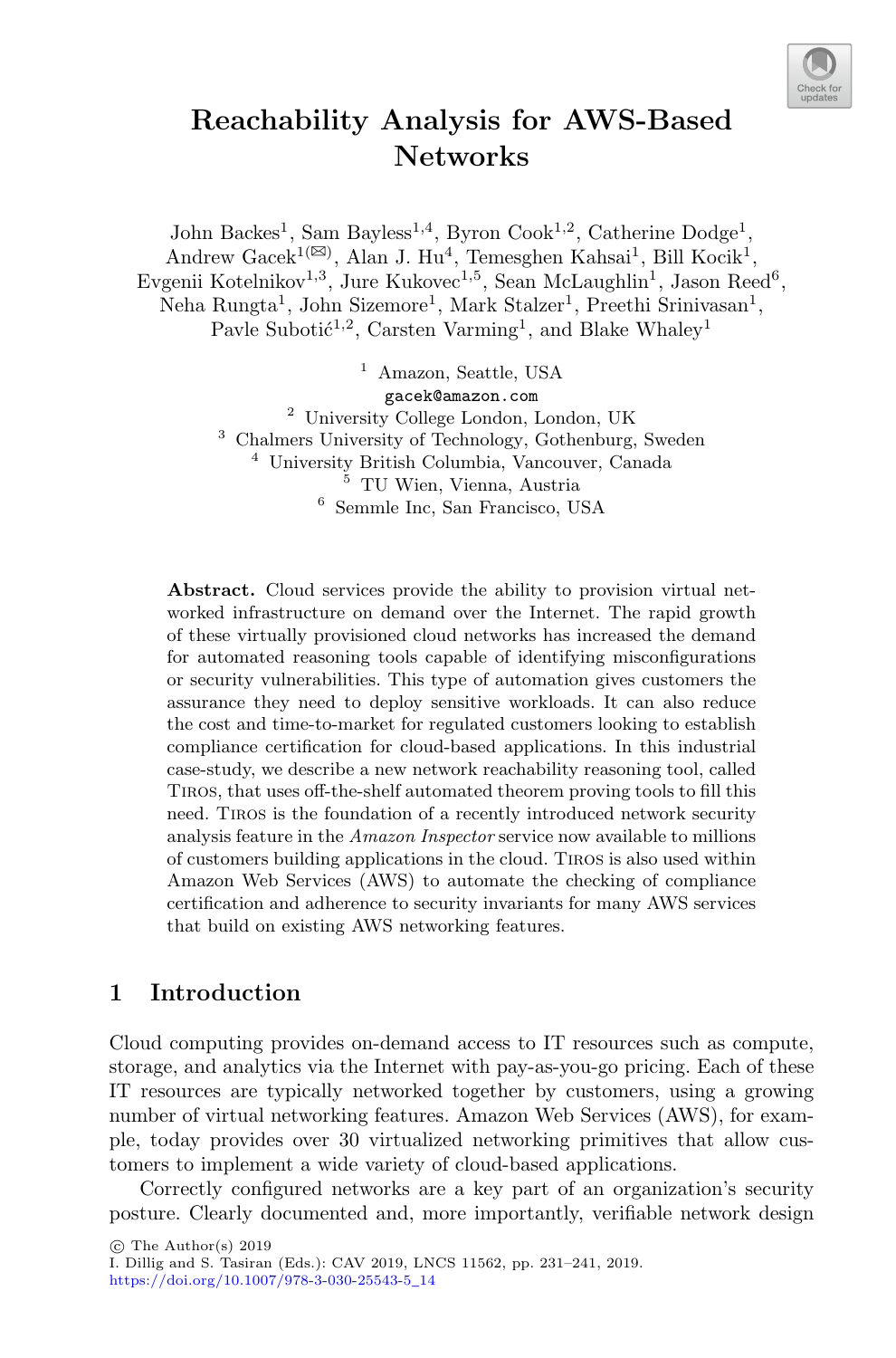is important for compliance audits, *e.g.* the Payment Card Industry Data Security Standard (PCI DSS) [\[10\]](#page-9-5). As the scale and diversity of cloud-based services grows, each new offering used by an organization adds another dimension of possible interaction at the networking level. Thus, customers and auditors increasingly need tooling for the security of their networks that is accurate, automated and scalable, allowing them to automatically detect violations of their requirements.

In this industrial case-study, we describe a new tool, called TIROS, which uses off-the-shelf automated theorem proving tools to perform formal analysis of virtual networks constructed using AWS APIs. Tiros encodes the semantics of AWS networking concepts into logic and then uses a variety of reasoning engines to verify security-related properties. Tools that TIROS can use include SOUFFLE [\[17](#page-9-12)], MonoSAT [\[3\]](#page-8-3), and Vampire [\[23\]](#page-10-0). Tiros performs its analysis statically: it sends no packets on the customer's network. This distinction is important. The size of many customer networks makes it intractable to find problems through traditional network probing or penetration testing. Tiros allows users to gain assurance about the security of their networks that would be impossible through testing.

Tiros is used directly today by AWS customers as part of the Amazon Inspector service [\[11](#page-9-8)], which currently checks six Tiros-based network reachability invariants on customer networks. The use of Tiros is especially popular amongst security-obsessed customers, *e.g.,* the world's largest hedge fund Bridgewater Associates, an AWS customer, recently discussed the importance of network verification techniques for their organization [\[6](#page-9-6)], including their usage of Tiros.

**Related Work.** Several previous tools using automated theorem proving have been developed in an effort to answer questions about software defined networks  $(SDNS)$  [\[1](#page-8-0),[2,](#page-8-1)[5,](#page-8-2)[12](#page-9-2)[,13,](#page-9-3)[16](#page-9-0)[,19](#page-9-4)[,25](#page-10-1)]. Similar to our approach, these tools reduce the problems to automated reasoning engines. In some cases, they employ overapproximative static analysis [\[18,](#page-9-7)[19\]](#page-9-4). In other cases, they use general purpose reasoning engines such as Datalog  $[12,15]$  $[12,15]$ , BDD  $[1]$ , SMT  $[5,16]$  $[5,16]$ , and SAT Solvers [\[2](#page-8-1)[,25](#page-10-1)]. VeriCon [\[2](#page-8-1)], NICE [\[8](#page-9-1)], and VeriFlow [\[19\]](#page-9-4) verify network invariants by analyzing software-defined-network (SDN) programs, with the former two applying formal software verification techniques, and the latter using static analysis to split routes into equivalence classes. SecGuru [\[5](#page-8-2)[,16](#page-9-0)] uses an SMT solver to compare the routes admitted by access control lists (ACLs), routing tables, and border gateway protocol (BGP) policies, but does not support fullnetwork reachability queries. In our approach we employ multiple encodings and reasoning engines. Our SMT encoding is similar in design to Anteater [\[25\]](#page-10-1) and ConfigChecker [\[1](#page-8-0)]. Anteater performs SAT-based bounded model checking [\[4\]](#page-8-4), while ConfigChecker uses BDD-based fixed-point model checking [\[7](#page-9-10)]. Previous work has applied Datalog to reachability analysis in either software or network contexts  $[12-14,24]$  $[12-14,24]$  $[12-14,24]$  $[12-14,24]$ . The approach used in Batfish  $[13,24]$  $[13,24]$  and SyNET  $[12]$  is similar to our Datalog approach; they allow users to express general queries about whole-network reachability properties using an expressive logic language.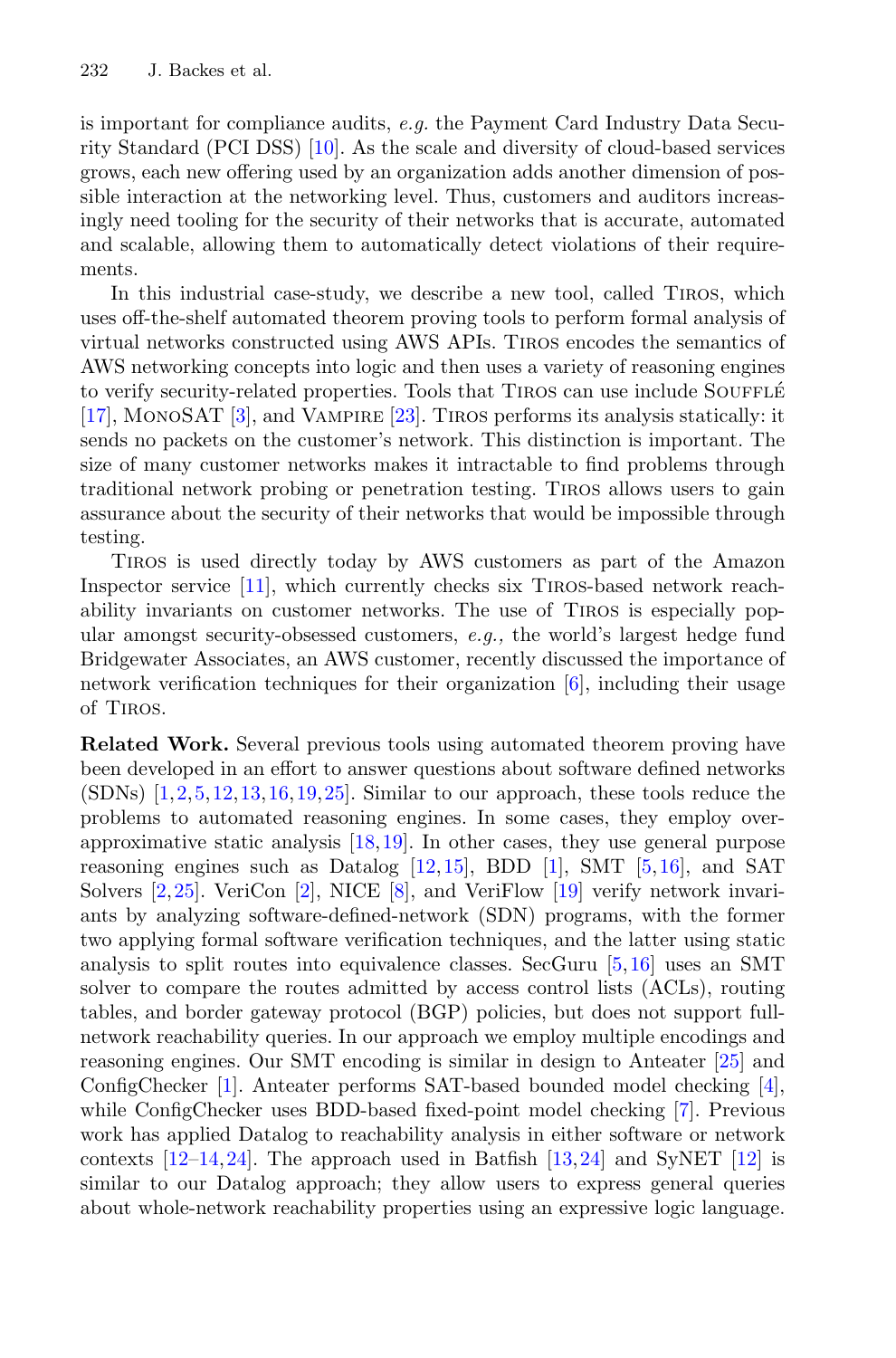Batfish presents results for small but complex routing scenarios, involving a few dozen routers. SyNET [\[12\]](#page-9-2) also uses a similar Datalog representation of network reachability semantics, but rather than verifying network reachability properties, they provide techniques to synthesize networks from a specification. The focus in Tiros's encoding is expressiveness and completeness; it encodes the semantics of the entire AWS cloud network service stack. It scales well to networks consisting of hundreds of thousands of instances, routers, and firewall rules.

### <span id="page-2-1"></span>**2 AWS Networking**

AWS provides customers with virtualized implementations of practically all known traditional networking concepts, *e.g.* subnets, route tables, and NAT gateways. In order to facilitate on-demand scalability, many AWS network features focus on elasticity, *e.g.* Elastic Load Balancers (ELBs) support autoscaling groups, which customers configure to describe when/how to scale resource usage. Another important AWS networking concept is that of Virtual Private Cloud (VPC), in which customers can use AWS resources in an isolated virtual network that they control. Over 30 additional networking concepts are supported by AWS, including Elastic Network Interfaces (ENIs), internet gateways, transit gateways, direct connections, and peering connections.

Figure [1](#page-2-0) is an example AWS-based network that consists of two subnets "Web" and "Database". The "Web" subnet contains two instances (sometimes called virtual machines) and the "Database" subnet contains one instance. Note that these machines are in fact virtualized in the AWS data center. The "Web" subnet's route table has a route to the internet gateway, whereas the "Database" subnet's route table only has local routes (within the VPC). In addition, each of the subnets has an ACL that contains security access rules. In particular, one of the rules forbids SSH access to the database servers.



<span id="page-2-0"></span>**Fig. 1.** An example VPC network

AWS-based networks frequently start small and grow over time, accumulating new instances and security and access rules. Customers or regulators want to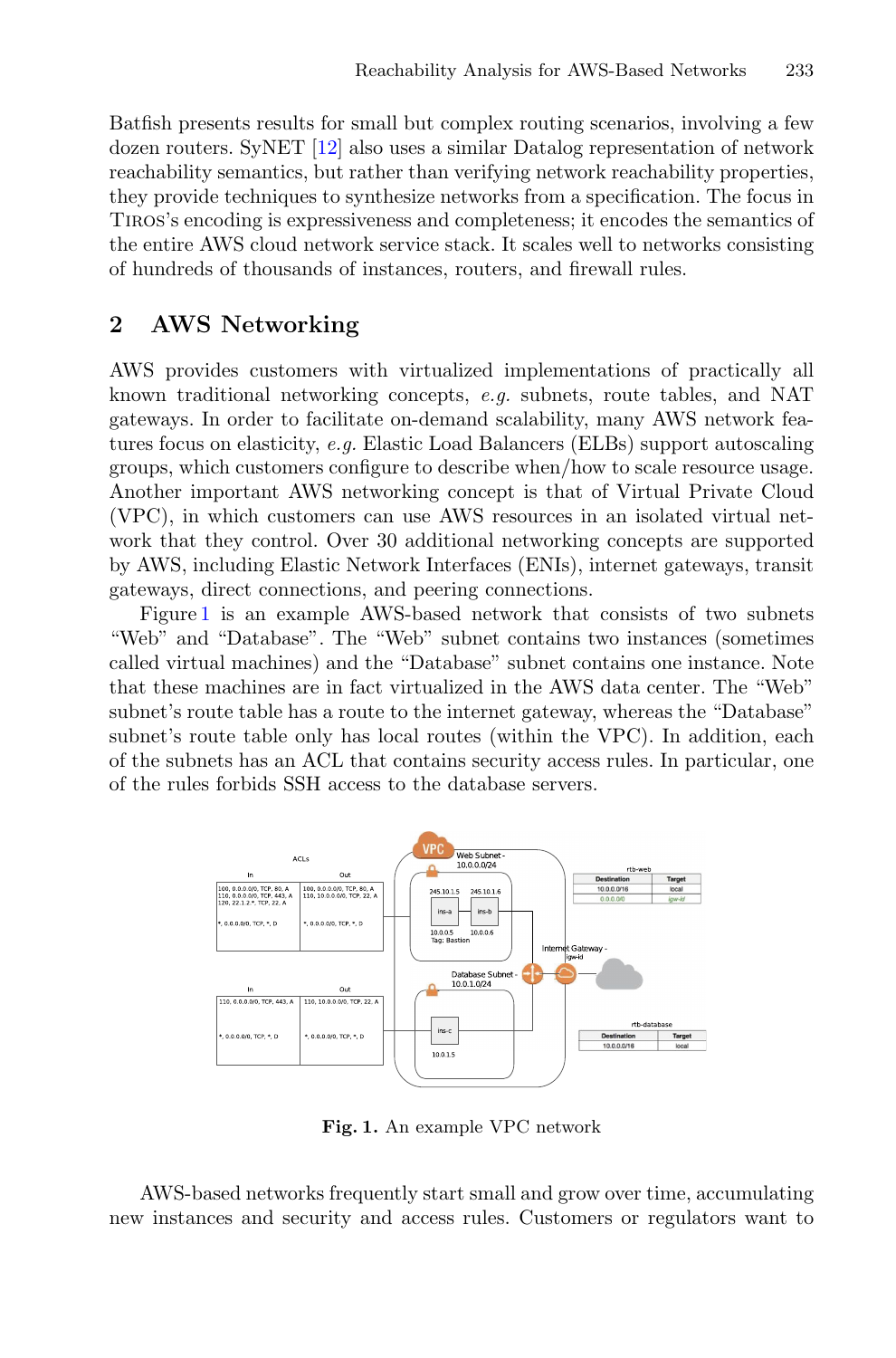make sure that their VPC networks retain security invariants as their complexity grows. A customer may ask *network configuration questions* such as:

- 1. *"Are there any instances in subnet 'Web' that are tagged 'Bastion'?"* or *network reachability questions* such as:
- 2. *"Are there any instances that can be accessed from the public internet over SSH (TCP port 22)?"*

To answer such questions we must reason about which network components are accessible via feasible paths through the VPC, either from the internet, from other components in the VPC, or from other components in a different VPC via a peering connection or transit gateway.

# **3 AWS Networking Semantics as Logic**

Tiros statically builds a model of an AWS network architecture to check reachability properties. The model of the network consists of two parts, the *formal specification* and the *snapshot* of the network. The specification formalizes the semantics of the AWS networking components, *e.g.*, how a route table directs traffic from a subnet, in which order a firewall applies rules in a security group, and how load balancers route traffic. The snapshot describes the topology and details of the network. For example, the snapshot contains the list of instances, subnets, and their route tables in a particular VPC (or set of VPCs). To answer reachability questions, Tiros combines the formal specification, the snapshot, and a query into a formula that represents the answer. Tiros uses up to three reasoning engines to answer queries: the Datalog solver SOUFFLE<sup>[\[17\]](#page-9-12)</sup>, the SMT solver MONOSAT [\[3\]](#page-8-3), or the first-order theorem prover VAMPIRE [\[23](#page-10-0)]. Due to the differing limitations and capabilities of each of these tools, we maintain three independent encodings of network semantics into logic, one for each of solver.

*Datalog Encoding.* In the Datalog encoding, a network model is a set of Datalog clauses (stratified, possibly recursive or negated Horn clauses without function symbols) using the theory of bit vectors to describe ports, IPv4 addresses, and subnet masks. The *specification* part of the network model contains types, predicates, constants, and rules that describe the semantics of the networking components in Amazon VPCs. The specification of Amazon VPC networks maps to approximately 50 types, 200 predicates, and over 240 rules. For example, a specification of the semantics of SSH tunneling is defined recursively: An instance can SSH tunnel to another instance iff it can either SSH to it directly, or through a chain of intermediate instances. We express this with predicates *canSshTunnel* and *canSsh*, of the type Instance  $\times$  Instance, and rules:

$$
canSshTunnel(I_1, I_2) \leftarrow canSsh(I_1, I_2).
$$

$$
canSshTunnel(I_1, I_2) \leftarrow canSshTunnel(I_1, I_3) \wedge canSshTunnel(I_3, I_2).
$$

The *snapshot* part of the network model contains constants and *facts* (ground clauses with no antecedents) that describe the configuration of a specific AWS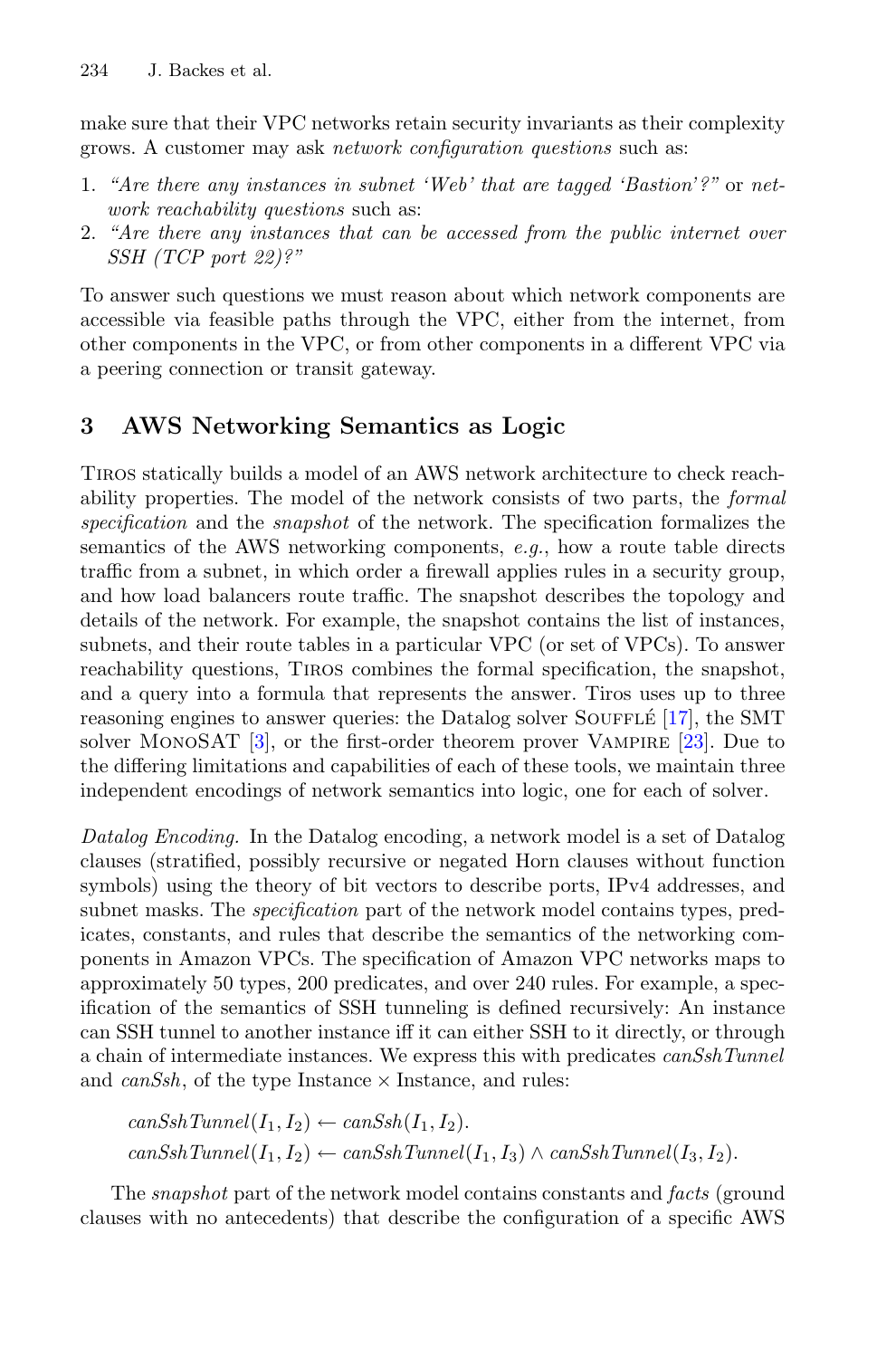network. Constants have the form type $_{id}$ . For example, the snapshot of a network with an instance with id 1234 in a subnet with id web consists of the constants instance<sub>1234</sub> and subnet<sub>web</sub>, and the fact  $hasSubnet$ (instance<sub>1234</sub>, subnet<sub>web</sub>).

We illustrate the Datalog encoding using examples from Sect. [2.](#page-2-1) The network configuration question,  $q(I)$ , is encoded as  $q(I) \leftarrow \text{hasSubnet}(I, \text{subnet}_{web}) \wedge$  $hasTag(I, tag_{\text{bastion}})$ . The network reachability question,  $r(I, E)$ , is encoded as:

$$
r(I, E) \leftarrow hasEni(I, E) \land isPublicIP(Address) \land
$$
  

$$
reachPublicTopUdp(\text{dir}\,\text{ingress}, \text{proto}_6, E, \text{port}_{22}, \text{Adress}, \text{port}_{40000}).
$$

In our Datalog encoding, we use the theory of bitvectors to reason about ports, IP addresses, and CIDRs. We use SOUFFLE as our Datalog solver, but in principle other Datalog solvers could also be used, so long as they also support bitvectors. We direct the reader to our co-author's dissertation (cf. Chapter 7 [\[28\]](#page-10-3)) for a more detailed explanation of the Datalog encoding.



<span id="page-4-0"></span>**Fig. 2.** (Left) The symbolic graph corresponding to the VPC in Fig. [1.](#page-2-0) (Right) A simplified symbolic packet, composed of bitvectors.

*SMT Encoding.* Our SMT encoding models network reachability as a *symbolic graph* of network components, along with one or more symbolic packet headers consisting of bitvectors for the source and destination addresses and ports. A symbolic graph consists of a set of nodes and directed edges, where the edges may be traversable or untraversable. Predicate  $edge(u, v)$ , where u and v are nodes, is true iff the corresponding edge is traversable. The assignment of the  $edge(u, v)$  atoms in the formula determines which paths exist in the graph.

Figure [2](#page-4-0) shows a symbolic graph corresponding to the VPC from Fig. [1.](#page-2-0) In our encoding, nodes represent networking components (such as instances, network interfaces, subnets, route tables, or gateways), and edges represent possible paths that packets may take between those components (such as between an instance and its network interface). Constraints between edge atoms and bitvectors in the packet headers define the routes that a packet can take.

For example, our encoding introduces an edge between each network interface node, Eni-a, and its containing Subnet-web node, edge(Eni-a, Subnet-web). As shown in Fig. [3,](#page-5-0) we also introduce constraints that force  $edge(\text{Eni-a}, \text{Subnet-web})$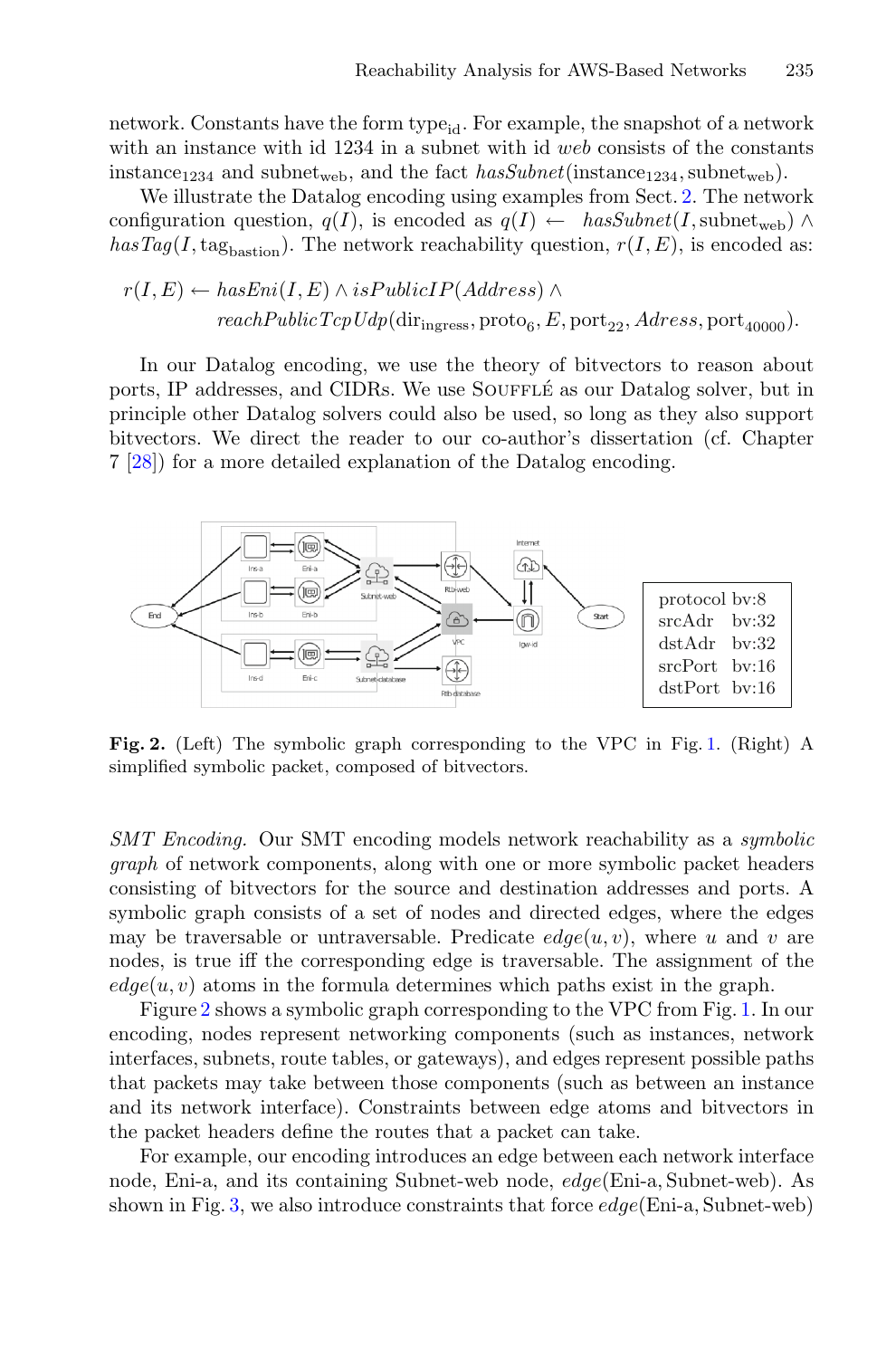to be false if the packet's source address does not match the ENI's IP address. This ensures that packets leaving the ENI must have that ENI's IP address as their source address. Similar constraints ensure that packets entering the ENI must have that ENI's IP address as their destination address.

We encode reachability constraints into this graph using the SMT solver MonoSAT [\[3\]](#page-8-3), which supports a theory of finite graph reachability. Specifically, we add a *start* and *end* node to the graph, with edges to the source components of the query and from the destination components of the query, and then we enforce a graph reachability constraint  $reaches(start, end)$ , which is true iff there is a start-end path under assignment to the edge literals. To encode the query "Are there any instances that can be accessed from the public internet over SSH?", we would add an edge from the *start* node to the internet, and from each EC2 instance to the end node. Additionally, we would add bitvector constraints forcing the protocol of the symbolic packet to be exactly 6 (TCP), and the destination port to be exactly 22.



<span id="page-5-0"></span>**Fig. 3.** A small portion of the VPC graph, with constraints over the edges between an ENI and its subnet enforcing that packets entering or leaving the ENI have that ENI's source or destination address.

The SMT encoding described above is intended specifically for answering network reachability queries, and does not currently take into account other properties (such as tags) that would be required to model the more general network configuration queries supported by our datalog encoding.

*First-Order Encoding.* In our encoding for superposition solvers such as Vampire [\[23\]](#page-10-0), we translate each network configuration question into a many-sorted first order logic problem that is unsatisfiable iff the answer to the question is true, and each network reachability question into a FOL problem that only has finite models, each corresponding to an answer to the question. For this encoding, we assume that network configuration questions have strictly yes/no answers, while network reachability questions return lists of solutions. In addition to its default saturation mode, VAMPIRE implements a MACE-style [\[26\]](#page-10-5) finite model builder for many-sorted first-order logic  $[27]$ . Thus we use VAMPIRE both as a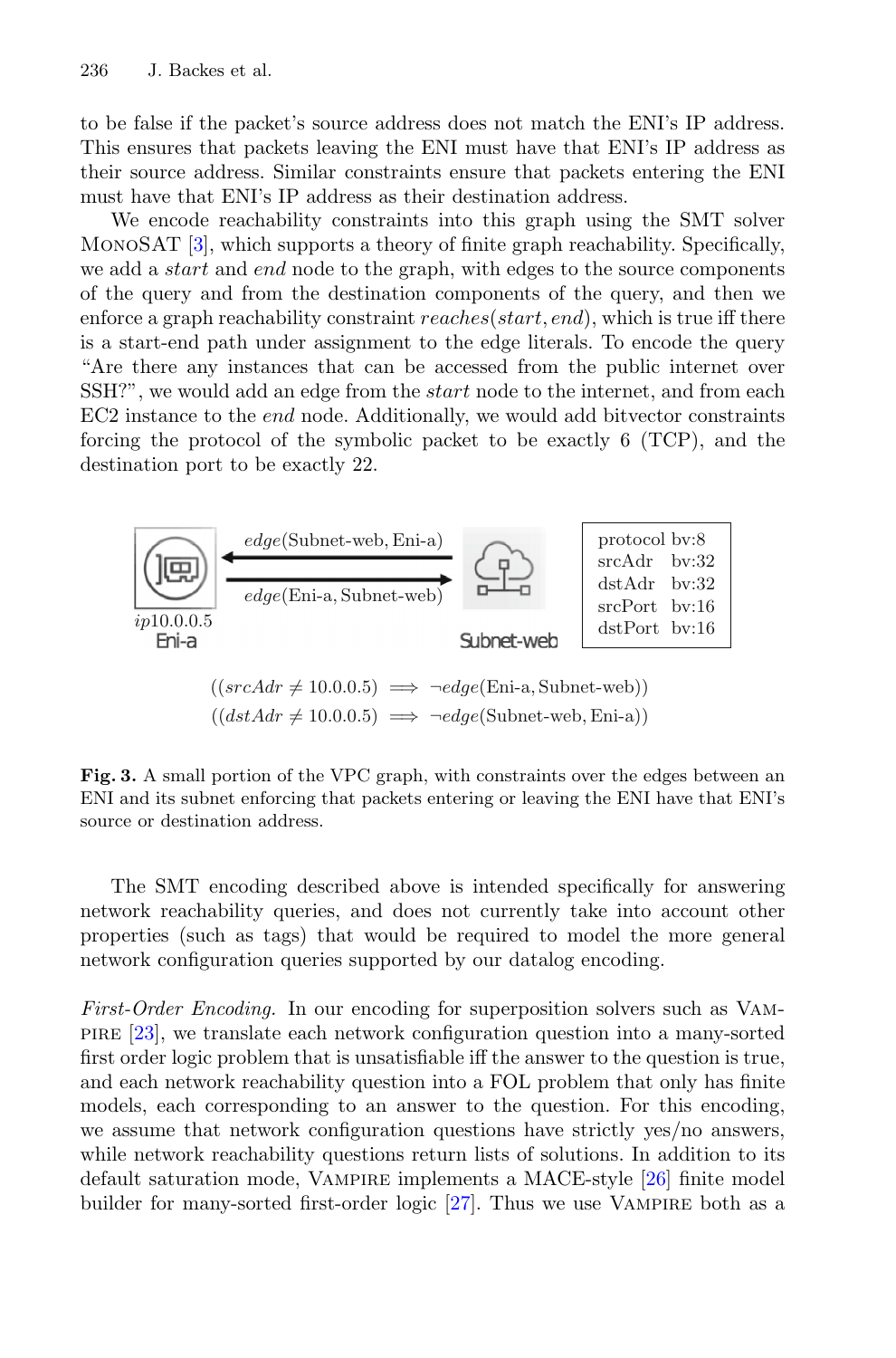saturation-based theorem prover and a finite model builder, running both modes in parallel and recording the result of the fastest successful run.

Our encoding begins with the same set of facts as were generated from the network model by our Datalog encoding, represented here by the symbols  $(A_1, A_2,...)$ . From there, we handle network configuration and network reachability questions differently, with network-configuration encodings optimized for proof-by-contradiction, while reachability configurations are optimized for model-building. Proof-by-contradiction for yes/no questions is potentially faster than model-building, as intermediate variables need not be enumerated.

We encode a network configuration question  $\varphi$  in negated form:  $A_1 \wedge \ldots \wedge$  $A_n \Rightarrow \neg \varphi$ . If VAMPIRE can prove a contradiction in the negated formula, then  $\varphi$ holds. We encode a network reachability question  $\varphi$  into a formula of the form  $A_1 \wedge \ldots \wedge A_n \wedge (\forall \bar{z})(q(\bar{z}) \Leftrightarrow \varphi) \Rightarrow (\forall \bar{z})q(\bar{z})$ , where q is a fresh predicate symbol, and  $\bar{z}$  are free variables of the network question  $\varphi$ . Each substitution of  $\bar{z}$  that satisfies q corresponds to a distinct solution to the reachability question.

Our encoding targets Vampire's implementation of many-sorted first-order logic with equality, extended with the theory of linear integer arithmetic, the theory of arrays [\[22\]](#page-10-6), and the theory of tuples [\[20](#page-9-14)]. We encode types, constants, and predicates using Clark completion [\[9\]](#page-9-13). We direct the reader to our co-author's dissertation (cf. Chapter  $5 \text{ [21]}$  $5 \text{ [21]}$  $5 \text{ [21]}$ ) for a more detailed explanation of the VAMPIRE encoding, including a detailed analysis of the performance trade-offs considered in this encoding.

#### **4 Usage and Performance**

In this section we describe the performance of the various solvers when used by Tiros in practice. Recall that our MonoSAT implementation can only answer reachability questions, whereas the other implementations also answer more general network configuration questions (such as the examples in Sect. [2\)](#page-2-1).

In our experiments with VAMPIRE, we found that the first order logic encoding we used does not scale well. As we were not able to obtain good performance from our Vampire-based implementation, in what follows we only present the experimental results for MONOSAT and SOUFFLE. We explain the poor performance of the VAMPIRE encoding mainly by the fact that large finite domains, routinely used in network specifications, are represented as long clauses coming from the domain closure axioms. Saturation theorem provers, including Vampire, have a hard time dealing with such clauses.

*Amazon Inspector.* To compare the performance of SOUFFLE and MONOSAT in the context of the Tiros-based Amazon Inspector feature we randomly selected 10,000 network snapshots evaluated in December 2018. On these queries SOUFFLE required  $4.1 s$  in the best-case,  $45.1 s$  in the worst case, with  $50th$ percentile runtime of 5.1 s and 90th-percentile runtime of 5.5 s. MonoSAT required 0.8 s in the best case, 2.6 s in the worst case, with a 50th-percentile runtime of 1.39 s and 90th-percentile runtime of 1.79 s. To give the reader an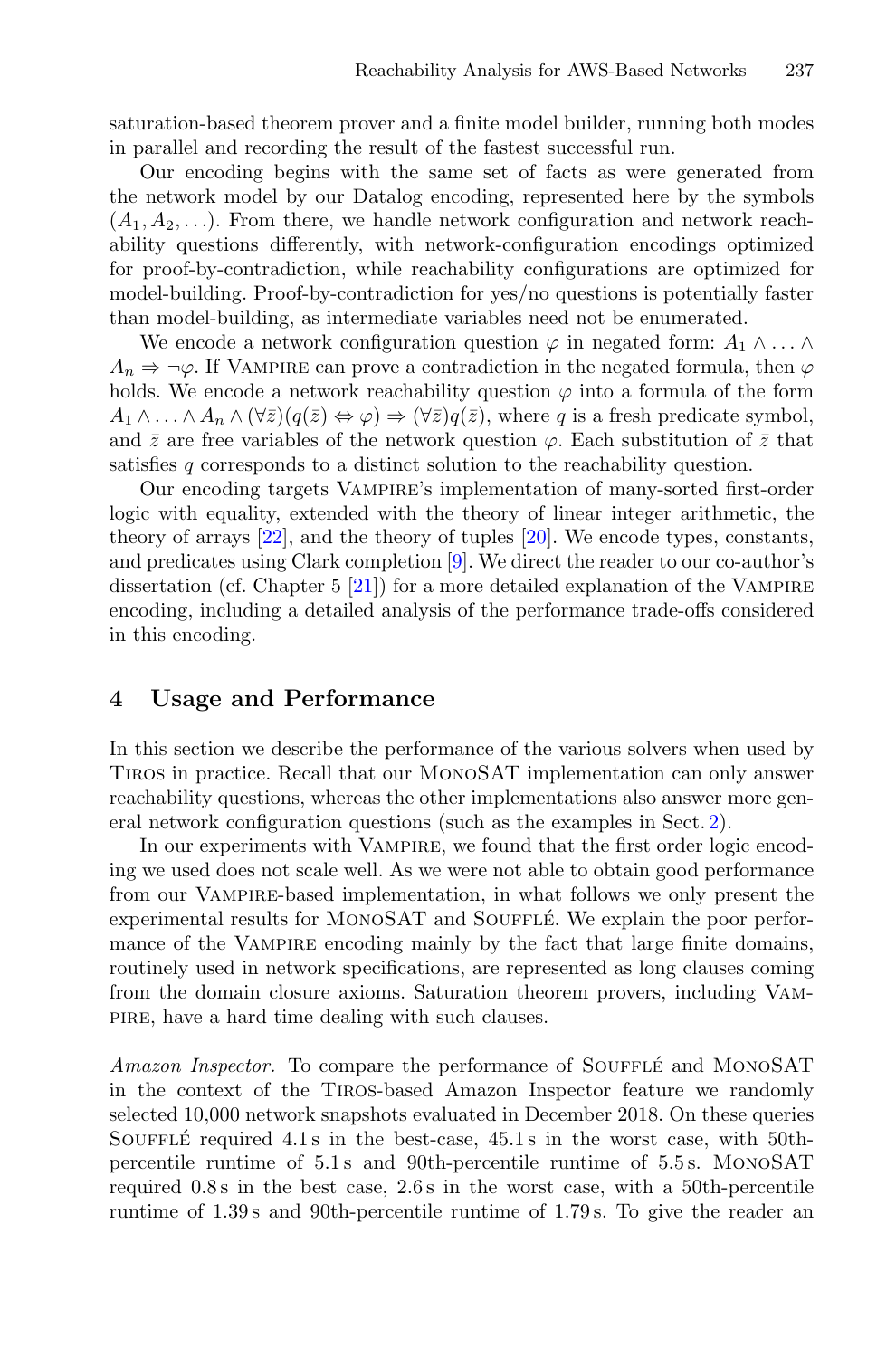idea of the relative size of the constraint systems solved, in the smallest case our Souffle´ encoding consisted of 2,856 facts, and the MonoSAT encoding consisted of 609 variables, 21 bitvectors, and 2,032 clauses. In the largest case, our Souffle´ encoding consisted of 7517 facts, and the MonoSAT encoding consisted of 2,038 variables, 21 bitvectors, and 17,731 clauses.

*Scalability Tests.* MONOSAT and SOUFFLE<sup> $\circ$ </sup> scale to all queries evaluated using Amazon Inspector. To help understand the limits of the SOUFFLÉ and MonoSAT-based backends on larger networks, in Fig. [4](#page-7-0) we compare the performance of the solvers on a series of artificially generated networks of increasing size, with 100, 1000, 10,000, and 100,000 instances. In each case, the query is *"list all open paths from the Internet to any instance in the VPC"*. We can see from the figure that neither approach dominates. In most cases the Datalog encoding is able to scale to 10,000 instances, but in no cases can it scale to 100,000 instances. In most cases the SMT encoding is able to scale to networks with 100,000 instances, but for the 'benchmark-2' networks, MonoSAT requires almost a full hour to solve the  $10,000$  instance network that SOUFFLE solves in 81 s. The SMT encoding performs poorly on 'benchmark-2' because that benchmark has a vast number of distinct feasible paths through the network, each requiring a separate SMT solver call. Other benchmarks have fewer distinct paths.



<span id="page-7-0"></span>**Fig. 4.** Comparison of runtime in seconds for the different solver backends. Each benchmark uses a different color, *e.g.* SOUFFLE on benchmark-1 is a solid blue line, and MonoSAT on benchmark-1 is a dashed blue line. In these experiments, SOUFFLE recompiles each query before solving it, which adds  $\approx 45$  s to the runtime of each SOUFFLÉ query. In practice this cost can be amortized by caching compiled queries. (Color figure online)

*Automating PCI Compliance Auditing.* Many AWS services are built using other AWS services, *e.g.* AWS Lambda is built using AWS EC2 and the various AWS networking features. Thus within AWS we are using Tiros to prove the correctness of our own internal requirements. As an example, we use Tiros to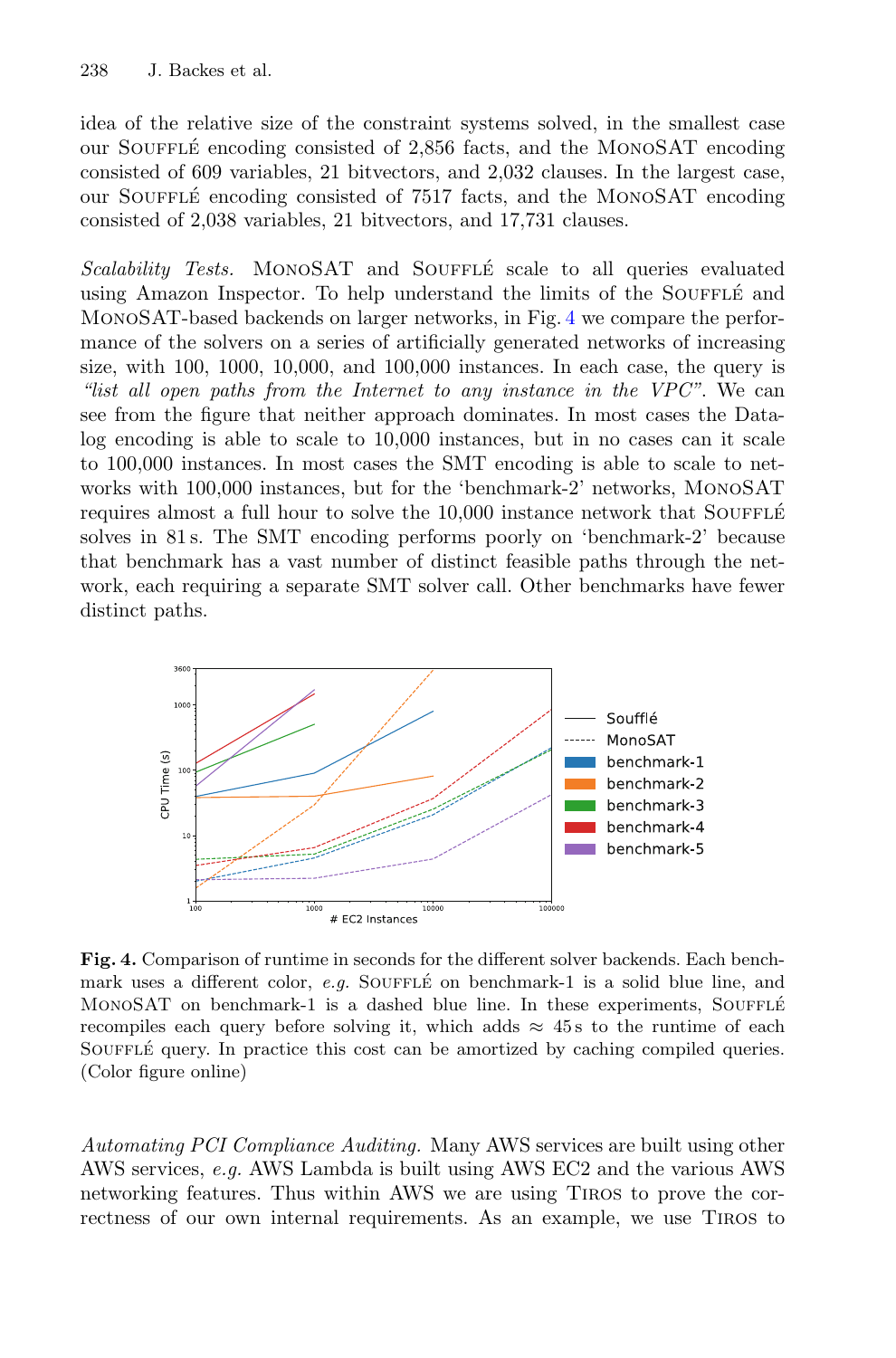partially automate evidence generation for compliance audits of Payment Card Industry Data Security Standard (PCI DSS) [\[10](#page-9-5)]. Tiros is used across the many customer-facing AWS services that are built using AWS networking to establish controls supporting PCI DSS requirements 1.2, 1.3.1, 1.3.2, 1.3.4, and 1.3.7a.

*Custom Application.* AWS's Professional Services team works with some of the most security-obsessed customers to use advanced tools such as Tiros to achieve custom-tailored solutions. For example, as discussed in a public lecture [\[6\]](#page-9-6), Bridgewater Associates worked with AWS Professional Services to build a Tirosbased solution which proves invariants of new AWS-based network designs before they are deployed in Bridgewater's AWS environment. Proof of these invariants assures the absence of possible data exfiltration paths that could be leveraged by an adversary.

# **5 Conclusion**

We have described the first complete formalization of AWS networking semantics into logic. For customers of AWS services, Tiros provides deep insights into AWS networking. Via the incorporation of Tiros into the Amazon Inspector service, millions of AWS customers are able to automatically and continuously maintain their network-based security posture. They can now show compliance with security requirements at a scale that was impossible before. Internally within AWS, we are also able to automate some aspects of compliance evidence generation, which lowers our costs and increases our ability to quickly launch new features and services.

## **References**

- <span id="page-8-0"></span>1. Al-Shaer, E., Marrero, W., El-Atawy, A., Elbadawi, K.: Network configuration in A box: towards end-to-end verification of network reachability and security. In: Proceedings of the 17th Annual IEEE International Conference on Network Protocols, 2009. ICNP 2009, Princeton, NJ, USA, 13–16 October 2009, pp. 123– 132 (2009). <https://doi.org/10.1109/ICNP.2009.5339690>
- <span id="page-8-1"></span>2. Ball, T., et al.: VeriCon: towards verifying controller programs in softwaredefined networks. In: ACM SIGPLAN Conference on Programming Language Design and Implementation, PLDI 2014, Edinburgh, UK, 9–11 June 2014, pp. 282–293 (2014). [https://doi.org/10.1145/2594291.2594317,](https://doi.org/10.1145/2594291.2594317) [http://doi.acm.org/10.](http://doi.acm.org/10.1145/2594291.2594317) [1145/2594291.2594317](http://doi.acm.org/10.1145/2594291.2594317)
- <span id="page-8-3"></span>3. Bayless, S., Bayless, N., Hoos, H.H., Hu, A.J.: SAT modulo monotonic theories. In: Proceedings of AAAI, pp. 3702–3709 (2015)
- <span id="page-8-4"></span>4. Biere, A., Cimatti, A., Clarke, E., Zhu, Y.: Symbolic model checking without BDDs. In: Cleaveland, W.R. (ed.) TACAS 1999. LNCS, vol. 1579, pp. 193–207. Springer, Heidelberg (1999). [https://doi.org/10.1007/3-540-49059-0](https://doi.org/10.1007/3-540-49059-0_14) 14
- <span id="page-8-2"></span>5. Bjørner, N., Jayaraman, K.: Checking cloud contracts in Microsoft azure. In: Natarajan, R., Barua, G., Patra, M.R. (eds.) ICDCIT 2015. LNCS, vol. 8956, pp. 21–32. Springer, Cham (2015). [https://doi.org/10.1007/978-3-319-14977-6](https://doi.org/10.1007/978-3-319-14977-6_2) 2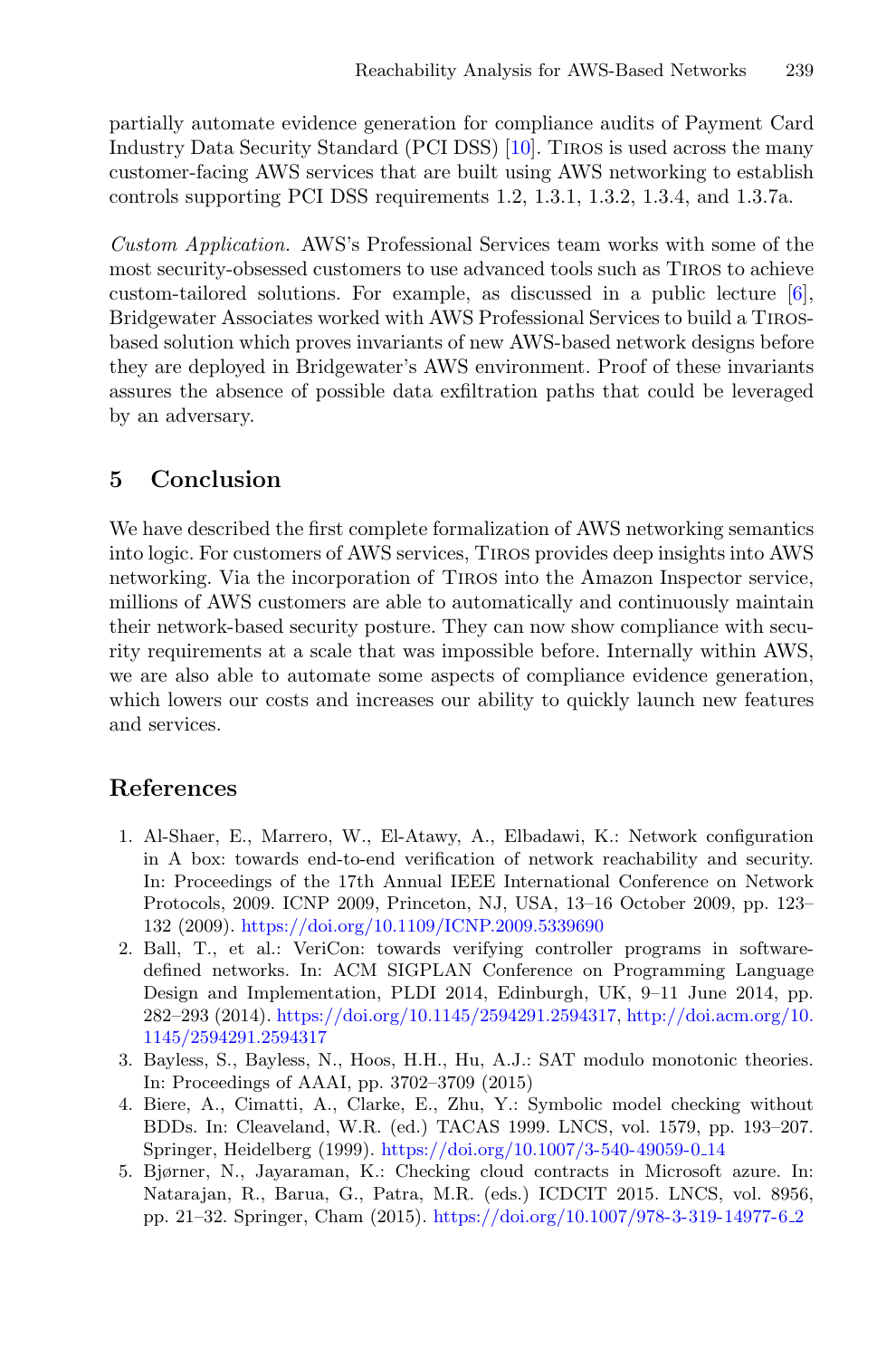- <span id="page-9-6"></span>6. Bridgewater Associates: Bridgewater's model-based verification of AWS security controls. AWS New York Summit (2018). [https://www.youtube.com/watch?](https://www.youtube.com/watch?v=gJhV35-QBE8) [v=gJhV35-QBE8](https://www.youtube.com/watch?v=gJhV35-QBE8)
- <span id="page-9-10"></span>7. Burch, J.R., Clarke, E.M., McMillan, K.L., Dill, D.L., Hwang, L.J.: Symbolic model checking: 1020 states and beyond. Inf. Comput. **98**(2), 142–170 (1992)
- <span id="page-9-1"></span>8. Canini, M., Venzano, D., Peresini, P., Kostic, D., Rexford, J.: A nice way to test openflow applications. In: Proceedings of the 9th USENIX Symposium on Networked Systems Design and Implementation (NSDI). No. EPFL-CONF-170618 (2012)
- <span id="page-9-13"></span>9. Clark, K.L.: Negation as failure. In: Gallaire, H., Minker, J. (eds.) Logic and Data Bases, pp. 293–322. Springer, Boston (1977). [https://doi.org/10.1007/978-1-4684-](https://doi.org/10.1007/978-1-4684-3384-5_11) [3384-5](https://doi.org/10.1007/978-1-4684-3384-5_11) 11
- <span id="page-9-5"></span>10. CSS Council. Payment Card Industry (PCI) Data Security Standard Requirements and Security Assessment Procedures Version 3.2.1. PCI Security Standards Council (2018)
- <span id="page-9-8"></span>11. Dodge, C., Quigg, S.: A simpler way to assess the network exposure of EC2 instances: AWS releases new network reachability assessments in amazon inspector. AWS Security Blog (2018). [https://aws.amazon.com/blogs/security/amazon](https://aws.amazon.com/blogs/security/amazon-inspector-assess-network-exposure-ec2-instances-aws-network-reachability-assessments/)[inspector-assess-network-exposure-ec2-instances-aws-network-reachability](https://aws.amazon.com/blogs/security/amazon-inspector-assess-network-exposure-ec2-instances-aws-network-reachability-assessments/)[assessments/](https://aws.amazon.com/blogs/security/amazon-inspector-assess-network-exposure-ec2-instances-aws-network-reachability-assessments/)
- <span id="page-9-2"></span>12. El-Hassany, A., Tsankov, P., Vanbever, L., Vechev, M.: Network-wide configuration synthesis. In: Majumdar, R., Kunčak, V. (eds.) CAV 2017. LNCS, vol. 10427, pp. 261–281. Springer, Cham (2017). [https://doi.org/10.1007/978-3-319-63390-9](https://doi.org/10.1007/978-3-319-63390-9_14) 14
- <span id="page-9-3"></span>13. Fogel, A., et al.: A general approach to network configuration analysis. In: Proceedings of the 12th USENIX Conference on Networked Systems Design and Implementation, NSDI 2015, pp. 469–483. USENIX Association, Berkeley (2015). [http://dl.](http://dl.acm.org/citation.cfm?id=2789770.2789803) [acm.org/citation.cfm?id=2789770.2789803](http://dl.acm.org/citation.cfm?id=2789770.2789803)
- <span id="page-9-11"></span>14. Hajiyev, E., Verbaere, M., de Moor, O.: *codeQuest*: scalable source code queries with datalog. In: Thomas, D. (ed.) ECOOP 2006. LNCS, vol. 4067, pp. 2–27. Springer, Heidelberg (2006). [https://doi.org/10.1007/11785477](https://doi.org/10.1007/11785477_2) 2
- <span id="page-9-9"></span>15. Hoder, K., Bjørner, N., de Moura, L.: *µZ*– an efficient engine for fixed points with constraints. In: Gopalakrishnan, G., Qadeer, S. (eds.) CAV 2011. LNCS, vol. 6806, pp. 457–462. Springer, Heidelberg (2011). [https://doi.org/10.1007/978-3-](https://doi.org/10.1007/978-3-642-22110-1_36) [642-22110-1](https://doi.org/10.1007/978-3-642-22110-1_36) 36. <http://dl.acm.org/citation.cfm?id=2032305.2032341>
- <span id="page-9-0"></span>16. Jayaraman, K., Bjørner, N., Outhred, G., Kaufman, C.: Automated analysis and debugging of network connectivity policies. In: Microsoft Research, pp. 1–11 (2014)
- <span id="page-9-12"></span>17. Jordan, H., Scholz, B., Subotić, P.: SOUFFLÉ: on synthesis of program analyzers. In: Chaudhuri, S., Farzan, A. (eds.) CAV 2016. LNCS, vol. 9780, pp. 422–430. Springer, Cham (2016). [https://doi.org/10.1007/978-3-319-41540-6](https://doi.org/10.1007/978-3-319-41540-6_23) 23
- <span id="page-9-7"></span>18. Kazemian, P., Varghese, G., McKeown, N.: Header space analysis: static checking for networks. In: NSDI, vol. 12, pp. 113–126 (2012)
- <span id="page-9-4"></span>19. Khurshid, A., Zou, X., Zhou, W., Caesar, M., Godfrey, P.B.: Veriflow: verifying network-wide invariants in real time. In: Proceedings of the 10th USENIX Symposium on Networked Systems Design and Implementation, NSDI 2013, Lombard, IL, USA, 2–5 April 2013, pp. 15–27 (2013). [https://www.usenix.org/conference/](https://www.usenix.org/conference/nsdi13/technical-sessions/presentation/khurshid) [nsdi13/technical-sessions/presentation/khurshid](https://www.usenix.org/conference/nsdi13/technical-sessions/presentation/khurshid)
- <span id="page-9-14"></span>20. Kotelnikov, E., Kovács, L., Voronkov, A.: A FOOLish encoding of the next state relations of imperative programs. In: Galmiche, D., Schulz, S., Sebastiani, R. (eds.) IJCAR 2018. LNCS (LNAI), vol. 10900, pp. 405–421. Springer, Cham (2018). [https://doi.org/10.1007/978-3-319-94205-6](https://doi.org/10.1007/978-3-319-94205-6_27) 27